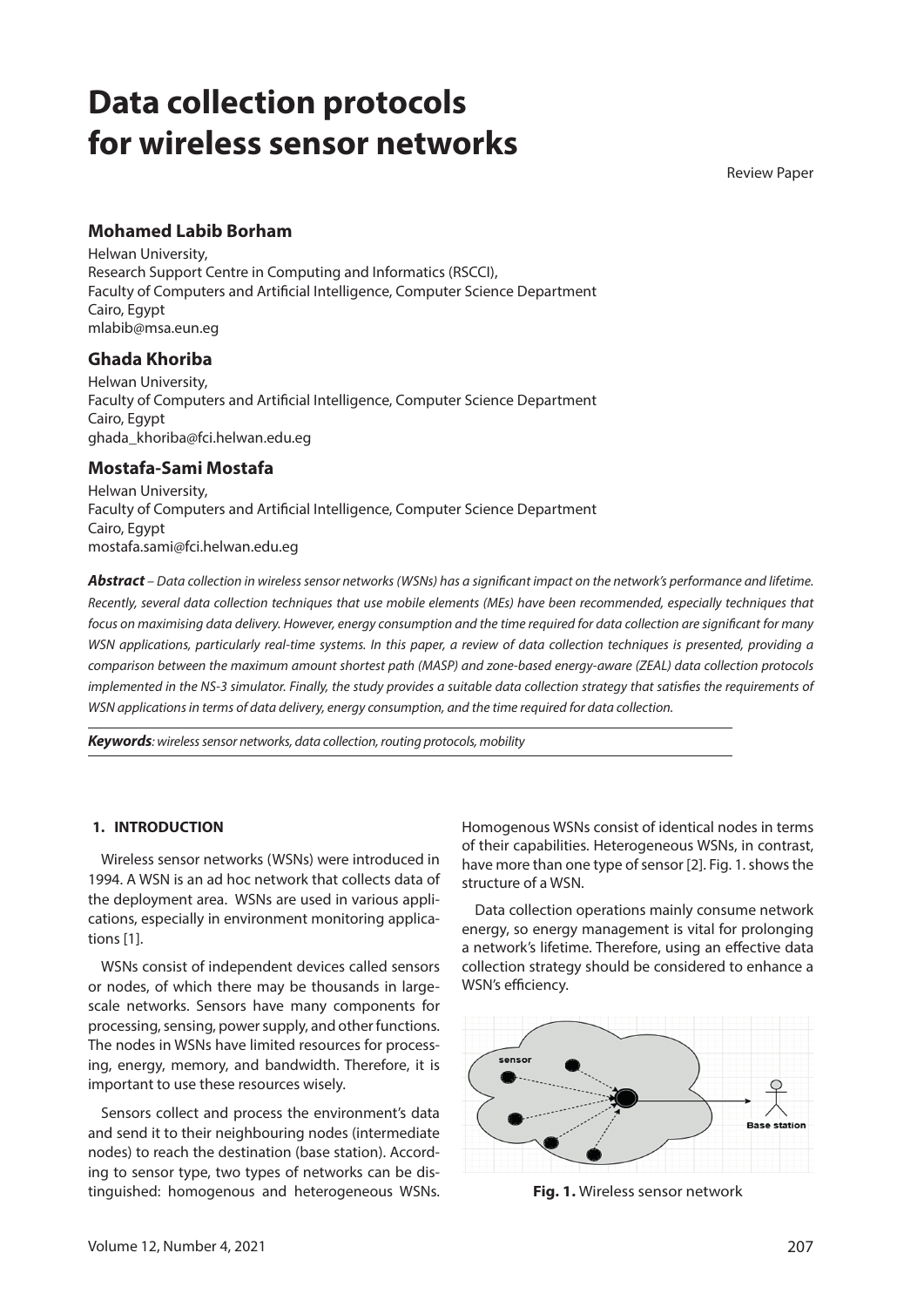Many WSN designs distribute the energy consumption between the deployed sensors according to their locations and the location of the sink node (or its trajectory if it is a mobile data collector). In addition, they specify the periods in which the sensors are active or at standby to save energy.

Although the main goal of the data collection strategy is to collect the maximum amount of data, the time required for the data collection has a significant effect on energy consumption. This issue will be discussed in more detail in the following sections.

The structure of the rest of the paper is as follows. Section 2 presents the routing protocols in WSNs and provides their challenges. Section 3 presents the concepts of clustering in WSNs. Mobility and WSNs are introduced in Section 4. The data collection process in WSNs and the related mobility issues are discussed in Section 5. A review of the data collection studies is covered in Section 6. A detailed comparison between the maximum amount shortest path (MASP) and zonebased energy-aware (ZEAL) data collection protocols is given in Section 7. Finally, conclusions and future work are mentioned in Section 8.

## **2. ROUTING PROTOCOLS IN WSNS**

Routing protocols are one of the most significant research areas in WSNs. Routing in WSNs faces some challenges that are a trade-off between responsiveness and efficiency. This balance must deal with limited communication capabilities and sensor suspension versus the overhead required to adapt to this situation. In a WSN, the total overheads are calculated primarily on the basis of bandwidth usage, energy consumption, and processing requirements for sensor nodes. A strategy for balancing these parameters is the basis for testing the routing efficiency.

Routing protocols in ad hoc networks can be divided into categories depending on the way the data are captured and the manner in which paths are estimated on the basis of the captured data. Routing protocols can be categorised as follows [3]:

## **2.1. Proactive routing**

The proactive routing protocols require that the information is spread according to accurate routing tables. The sensing nodes set their routing tables before the sink nodes request the data. The routing tables are updated according to the network's topology structure.

The network's structure may be flat or hierarchical. In the flat type, the nodes send their data to reach the sink node through intermediate nodes using multi-hops. In contrast, in the hierarchical type, the network is organised in adjacent groups called clusters. Each node in a cluster sends its data to the cluster head to forward it to the sink node. The hierarchical type is often used in

large-scale WSNs for saving energy. Clustering will be presented in detail in Section 3.

## **2.2. Reactive routing**

Reactive routing creates dynamic paths from the sensing nodes to the sink node according to the application's requirements. The routing path selection does not depend on the global information of the network or the routing tables. This type of routing usually involves flooding a discovery query. The use of flooding raises the number of messages through the network. As a result, the number of connections increases, which increases energy consumption. Therefore, it is vital to use a method for controlling the flooding process.

#### **2.3. Hybrid routing**

In WSNs, many applications use a mix of reactive and proactive routing, which is called a hybrid routing protocol. Hybrid routing protocols rely on the network's architecture for stability and scalability in large-scale networks.

#### **3. CLUSTERING AND WSNS**

The communication process in a WSN is an essential factor in energy consumption. Numerous researchers are trying to find an efficient communication method to reduce energy consumption. They try to decrease the number of communication messages to decrease the total communication overload. One of the wellknown models is clustering.

The clustering components are the following [4]:

- Sensor node: the essential component of a WSN. It has the capability of sensing and processing the data.
- Cluster head (CH): the coordinator for a selected group (cluster). The CH is responsible for many activities in the group, such as data collection and data transfer to the base station.
- Base station: the central node for data collection in a WSN. It is the ultimate source of data for the end-user of the network.
- Cluster: the network's structural unit that is used to facilitate communication in WSNs.

In the clustering model, the sensing nodes send their data to the cluster head in their region. The cluster heads, in turn, forward their data to the base station. Using this strategy achieves a reduction in energy consumption and the number of transmitted messages. Fig. 2. shows the components of the cluster model.

Clustering has many advantages: it helps transfer the data to the base station, decreases the number of intermediate nodes involved in the transmission, saves energy, supports network scalability, and reduces data transmission. However, the main problem occurs when one of the cluster heads is down because of energy depletion [4].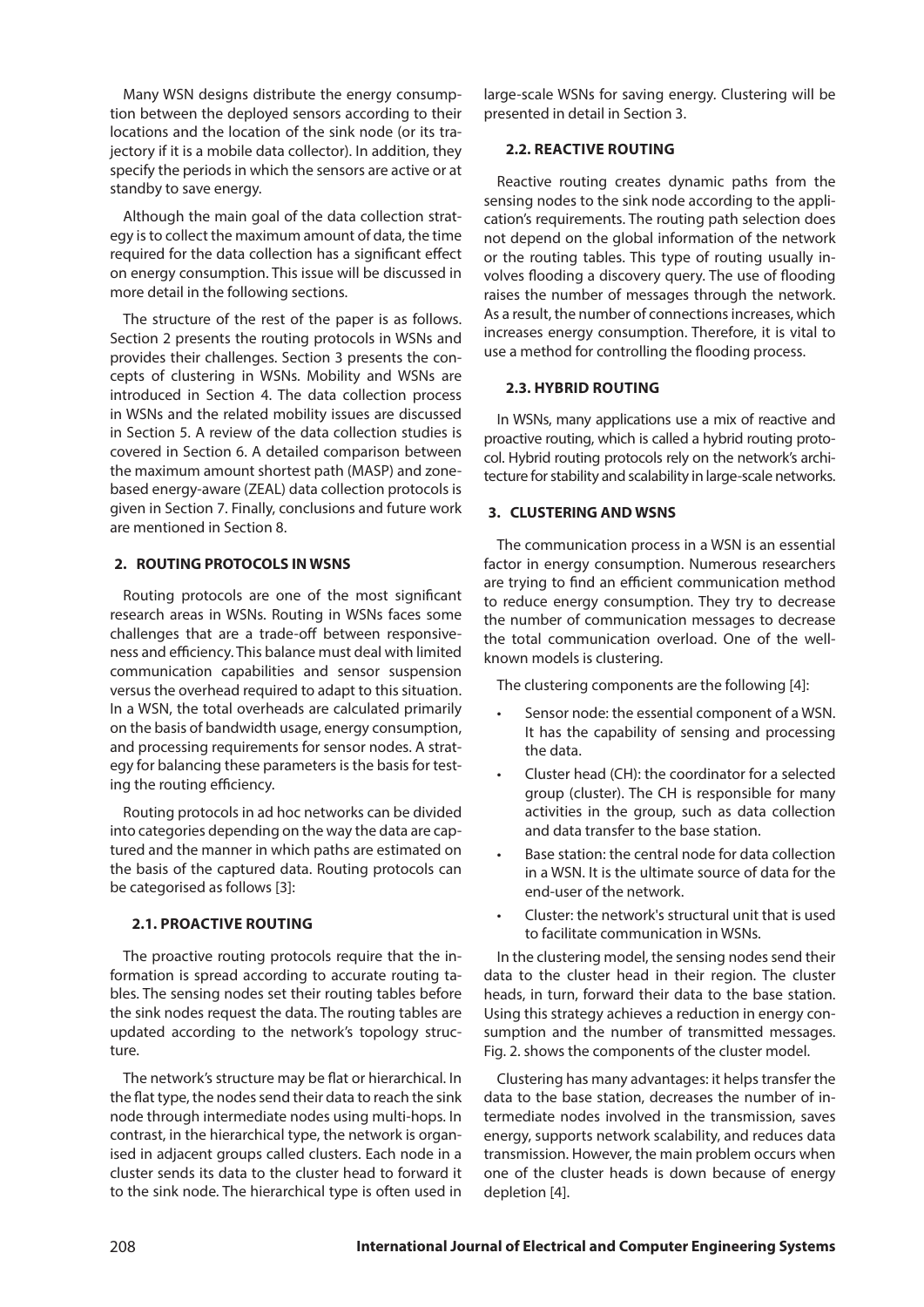

**Fig. 2.** Clustered sensor network

## **4. WSNS WITH MOBILITY**

Many studies proposed mobility in the architecture of WSNs: mobility in sensing nodes or sink nodes or both. Using mobility can reduce the number of transferred messages and energy consumption.

Mobile wireless sensor networks (MWSNs) are different from the fixed WSNs. Incorporating navigation into network nodes can change many network features. The following features can be changed as a result of navigation [5, 6]:

- Localisation: In fixed sensor networks, the sensors are static as soon as they are deployed, so it is possible to obtain information about the location of the adjacent sensors. In MWSNs, the sensors move within the grid, so energy and transmission techniques are important for getting the location of the adjacent sensors.
- Network topology: Because of the continuous motion of the sensors, the routing tables are updated in each period. Note that most common WSN routing algorithms do not consider the dynamic changes in the routing tables used in MWSNs.
- Energy consumption: An MWSN requires dynamic motion between sensors, which consumes a large amount of energy. In the applications of WSNs, the energy consumption is taken care of by providing the nodes with a large source of power or recharging capability.
- Network sink: Most WSN types use a static sink node. However, in some cases, the sink can be mobile, as in an MWSN. This mobile sink node visits the sensor nodes to gather their data. Therefore, data collection techniques are different in an MWSN.
- Complexity: The algorithms used in an MWSN are more complex than those in a fixed WSN. The mobile sensor deployment mechanism is considered to be one of the biggest design challenges for the algorithms in MWSNs. In addition, a complicated node design is used in MWSNs.

The mobility approach provides many advantages in terms of connectivity, cost, reliability, and energy effi-

ciency. However, using navigation in WSNs comes with many challenges that do not exist in fixed WSNs, such as connection discovery, perceived power management for mobility, reliable data transfer, and navigation control [6].

An MWSN contains two main components:

- Regular nodes, which acquire the environment data.
- Sink nodes, which receive the data from the other nodes.

The previous WSN-ME (mobile element) architecture is called homogeneous or flat. Otherwise, in some WSN-ME architectures, support nodes are used as an intermediate data collector or gateway. This WSN-ME architecture is called heterogeneous or tiered.

## **5. DATA COLLECTION IN MWSNS**

Data collection is one of the most important research fields in WSNs. The sensors' energy is consumed mainly for data transmission through the network. Radio frequency (RF) shared broadcasting is responsible for up to 80% of the energy consumption, so many researchers are trying to reduce the number of transmitted messages.

The goal of the data collection protocol is to collect the maximum amount of data and reduce the data loss by considering energy consumption. Through effective data collection techniques, the performance and effectiveness of the network can be improved, thereby also prolonging the network's lifetime.

Traditional data collection protocols depend on collecting data directly from the sensing nodes or using intermediate nodes to forward the network's data to the sink node. The intermediate nodes utilise more energy than the other nodes and deplete faster. The traditional method is effective in data collection but has an impact on prolonging the network's lifetime, especially in large-scale networks. Additionally, these nodes are distributed randomly in a dynamic environment, so it is hard to use routing tables or to gather geographic information for each node.

The traditional protocols transfer huge messages, thereby consuming a lot of energy, so mobile data collectors (MDCs) have been introduced to solve these problems. The mobile collector moves on a pre-defined or random path to get the sensed data from the nodes within its communication range.

Mobility may be incorporated into the network's components. For example, the nodes may be moving, and the sink nodes may be static. This architecture is called a WSN-ME architecture with relocatable nodes. Conversely, the nodes may be static, and the sinks may be mobile. This architecture is called a WSN-ME architecture with MDCs, which use a mobile sink or mobile relay. The network can be regarded as a WSN-ME architecture when at least one of the components listed above is mobile [6].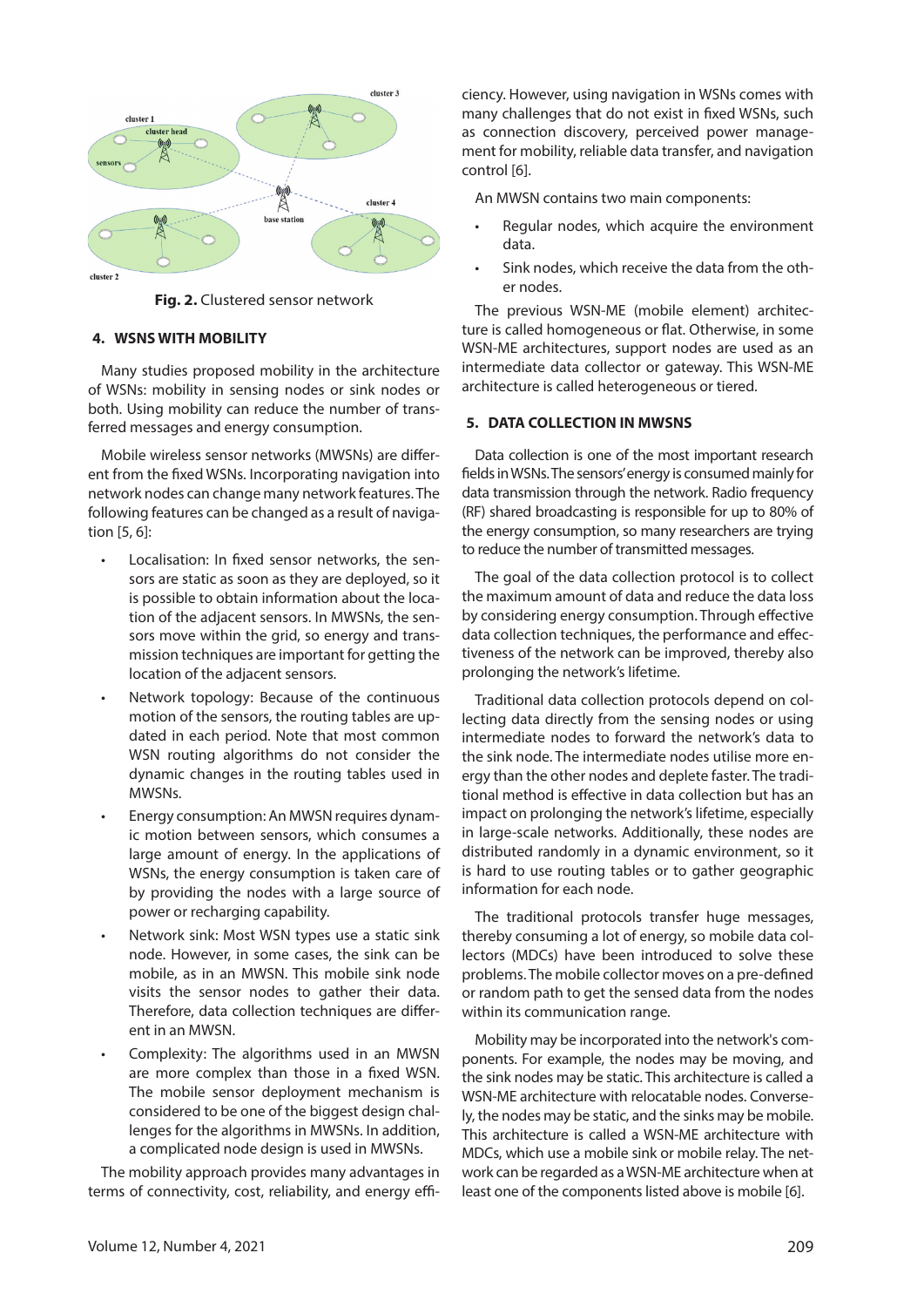Data collection in a WSN-ME architecture is different from the data collection operations in traditional WSNs (static networks). Several main phases are needed to collect the data in WSN-ME architectures. Below, these phases are described together with their requirements and challenges [6].

- Discovery protocols: These protocols are used to detect contacts as soon as the connection becomes available. Many different approaches exist. In mobility-independent protocols, the MEs can be recognised by their navigation style (scheduled rendezvous, on-demand, and asynchronous). With prior knowledge about the mobility of nodes, the sensors are in an inactive mode and are activated when the ME device is expected to contact a node. Asynchronous detection protocols are used to verify that the ME is within the range of the network nodes. In this case, messages are constantly emitted from the ME while the fixed sensors are set ready. When the ME is detected, the sensors start storing the communication time to prepare their routing table.
- Data transfer protocols: These protocols are designed to maximise the number of successfully transmitted messages from each node while minimising energy consumption. The MDC speed and the distance between the MDC and the sensors affect the data collection ratio.
- Routing to mobile elements: When the network density is sufficient, multiple paths may be allowed. Routing techniques with uncontrollable MEs can be classified into two classes. In horizontal (flat) routing, all nodes operate with identical mechanisms and roles. In proxy-based routing, several agents or gates are chosen from the sensor nodes, and these agents are considered the means of communication between static sensors and MEs.
- Motion control: The node's movements are either under control or uncontrollable. With uncontrollable navigation, the sensors are compatible with the path of the ME across the network. When navigating is controllable, the ME's movements can be designed to achieve specific objectives and to improve the performance standards. Mobility can be improved by selecting an efficient trajectory for the ME's movements and speed.

## **6. DATA COLLECTION METHODOLOGIES AND TECHNIQUES: AN OVERVIEW**

In this section, a review of data collection methodologies and techniques in MWSN are presented with their structures and concepts. Additionally, some open research areas are mentioned for future work.

Nguyen et al. [7] presented compressive sensing for data collection in WSNs using mobile sensors distributed randomly in the network. These mobile sensors move randomly in any direction with different velocities but within their neighbours' transmission range to exchange their sensed data. The sensors execute rounds of movements to collect data about the current position. Finally, they are able to reconstruct the data about the sensing area. However, using more than one mobile sensor requires additional techniques to handle the coordination between the nodes.

The clustering mechanism is successful in maintaining energy resources for network activities. Many unbalanced aggregation algorithms have been proposed to overcome the issue of hotspots (using intermediate nodes in a traditional WSN). However, the energy depletion problem remains because the activities of the head of the cluster are closely related to its position in the network. Clustering in an MWSN involves an additional challenge: how to control the motion of the ME to access the cluster heads when the model does not depend on routing tables.

Gattani et al. [8] proposed a data collection algorithm that depends on compressive sensing using scorebased load balancing. The sensed area is divided into clusters. Each cluster contains a head selected by the other nodes. The cluster head is selected from the two best nodes according to their remaining energy and the distance between them and the base station. The sensed data is compressed by compressive sensing in the cluster head and forwarded to the final destination. The network data is reconstructed from several measurements in the final destination. Through this model, the overall amount of transmitted data and energy consumption are reduced.

Du et al. [9] tried to overcome the memory limitation (or buffer-overflow) problem. The authors proposed a mobile-sink data collection approach that depends on heterogeneous sensors in which each sensor has its sampling rate, buffer size, and buffer-overflow time. The proposed algorithm divides the sensed area into groups (clusters). Each group contains a cluster head with buffer-overflow time. The buffer-overflow time is increased by adding a temporary cache to the cluster head as a deputy cluster head. Finally, they proposed an algorithm to determine a moving path to the mobile sink to reach the cluster head on time to prevent buffer-overflow problems.

Luo et al. [10] presented a two-tier data dissemination (TTDD) protocol that depends on building a grid-based structure. The grid structure consists of cells (squares) and crossing points (the intersections of the grid lines). In forwarding the data, the source sensor is considered a transit point that sends an announcement message to its four adjacent junctions, thereby reducing the spread of the network data by exploiting the location of the crossing points. For example, only the nearest node to the intersection will process the message. The repetitive publication spreads to the sensors and acts as a proxy to identify routing paths. The MDC begins the data collection process by sending a query message to its region.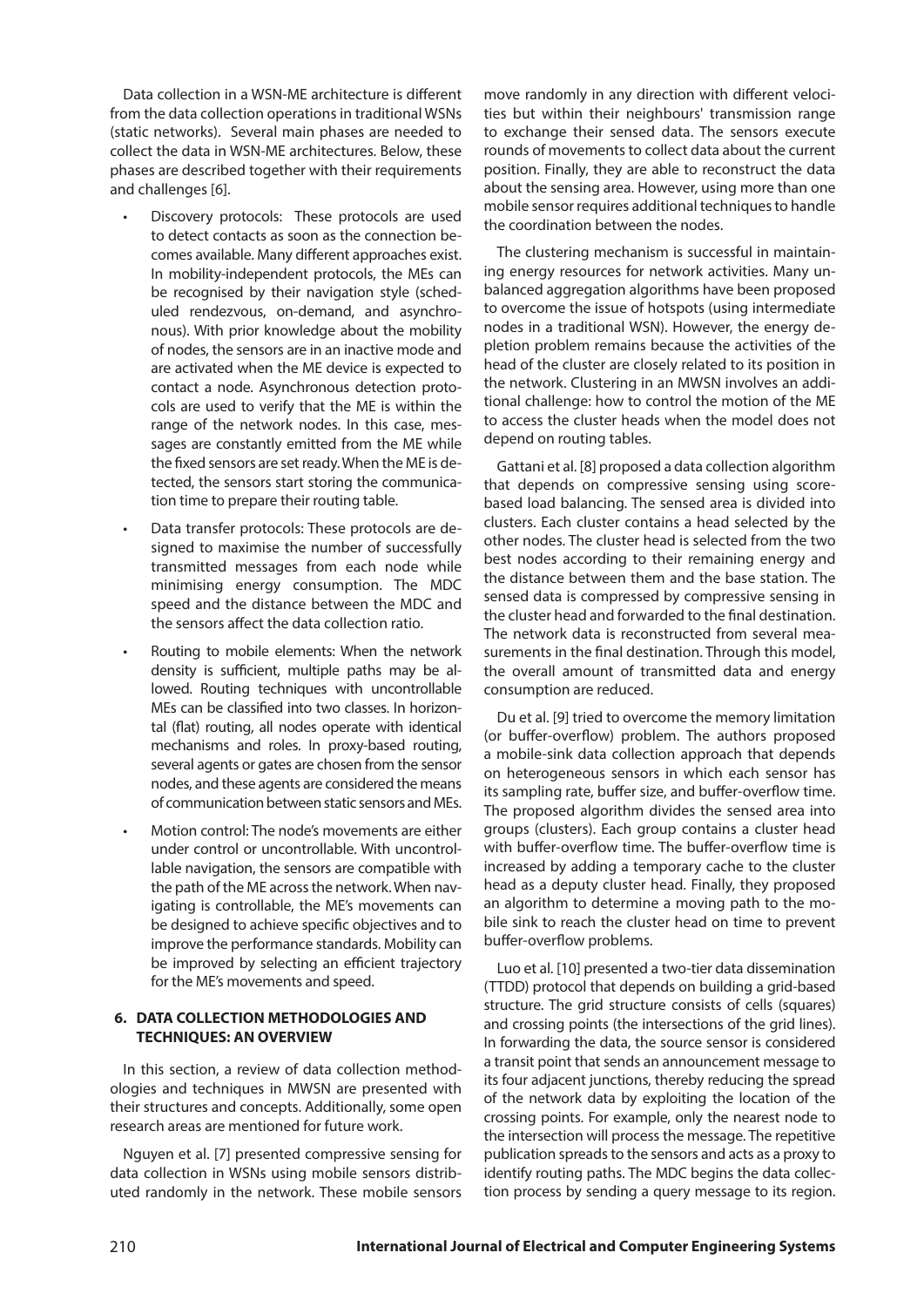The deployment points publish the query within the network and retrieve the network data from the nodes. In a TTDD protocol, it is assumed that the nodes' positions are known, and the protocol takes advantage of the geographical location of the nodes.

Kumar et al. [11] presented a scheme for data collection in WSNs with an integer linear formulation. The sensed area is divided into grids that contain many nodes with a random distribution. Each grid has a cache point to receive the sensed data from the sensors in the same grid. After that, an ME collects the data from the cache points. The actions in the scheme are split into two parts. First, find the cache points. Secondly, find the shortest path between the cache points, and use it as the ME's path.

Gao et al. [12] presented the maximum amount shortest path (MASP) protocol. The MASP protocol is a data collection strategy that uses a mobile sink moving along a constrained path. The sensors in the communication range of the sink are chosen as gateways to gather the data from the other nodes using multi-hop routing. Integer linear programming with a genetic algorithm decreases the transmission steps from the sensing nodes to their destination (a sub-sink node). The authors mentioned the bottleneck problem, which occurs when a set of proxies has many messages with a short contact time with the ME (the problem of hot spots). This problem is handled by allocating proxy nodes according to the length of the contact time to increase the throughput with minimum energy consumption. They use a twophase data collection protocol, called ME discovery, and data gathering to implement this scheme. The MASP protocol operates with and supports the use of many MEs. By using the OMNET++ simulator, the authors show that this scheme performs better than the shortest path tree (SPT) method according to the amount of data collected and the energy consumption. The authors use three cycles in the discovery phase to identify the network topology and distribute the topology information to assign the members' nodes to their corresponding sub-sinks. Consequently, the data collection consumes overall a large amount of energy and time. Another issue is that the protocol depends on a synchronised transmission between the mobile sink and sub-sink nodes, thus requiring a perfectly synchronised clock between the nodes, which is not available in many systems.

Gallegos et al. [13] presented an implementation of the MASP routing protocol using a network simulator (NS-3). The authors show that the protocol uses three rounds (a mobile sink going back and forth to the beginning of its trajectory is called a round) to complete the data collection process. Their results show that the MASP routing protocol performs better in terms of energy consumption than the ad hoc on-demand distance vector (AODV) protocol.

Gallegos et al. [14] proposed an energy-aware data collection protocol (ZEAL) based on the MASP protocol. The protocol is based on dividing the environment into independent zones according to the movement path

of the mobile sink. The mobile sink moves through a pre-defined trajectory to set routing zones and select sub-sink nodes. The mobile sink collects data from the sub-sinks that receive data from the sensors. After that, a communication time-slot assignment algorithm is used to assign the sub-sink nodes to the mobile sink to overcome the hot-spot issue. The mobile sink calculates the number of member nodes assigned to each sub-sink node according to their contact time. When the sub-sink nodes receive the number of nodes assigned to them, they send it to each member node to calculate the priority to select one sub-sink node and send their data to the targeted sub-sink. The mobile sink goes inside the network to collect the sensed data from the sub-sinks. In addition, the member nodes use duty cycling to reduce energy consumption. The authors presented an implementation of the protocol using the NS-3 simulator. The results show that the performance of the ZEAL protocol is better than that of the MASP protocol in terms of both energy consumption and packet delivery rate.

#### **7. MASP AND ZEAL PROTOCOLS**

In this section, the MASP [12] and ZEAL [14] protocols are compared in detail.

#### **7.1. Main features**

The MASP and ZEAL protocols use the following three types of nodes (Fig. 3.):

- Sink: a node that collects data from the sub-sink nodes.
- Sub-sink: a node that is within the communication range of a sink node and that is in direct connection with it.
- Member: a node that is not in direct connection with a sink and that uses sub-sink nodes as intermediate nodes.

The MASP and ZEAL protocols use random node deployment, hybrid routing protocols, and multi-hop communication modes. In addition, they can be applied in large-scale WSNs. Table 1 shows the different features of the ZEAL and MASP protocols in detail.



**Fig. 3.** Node types [14]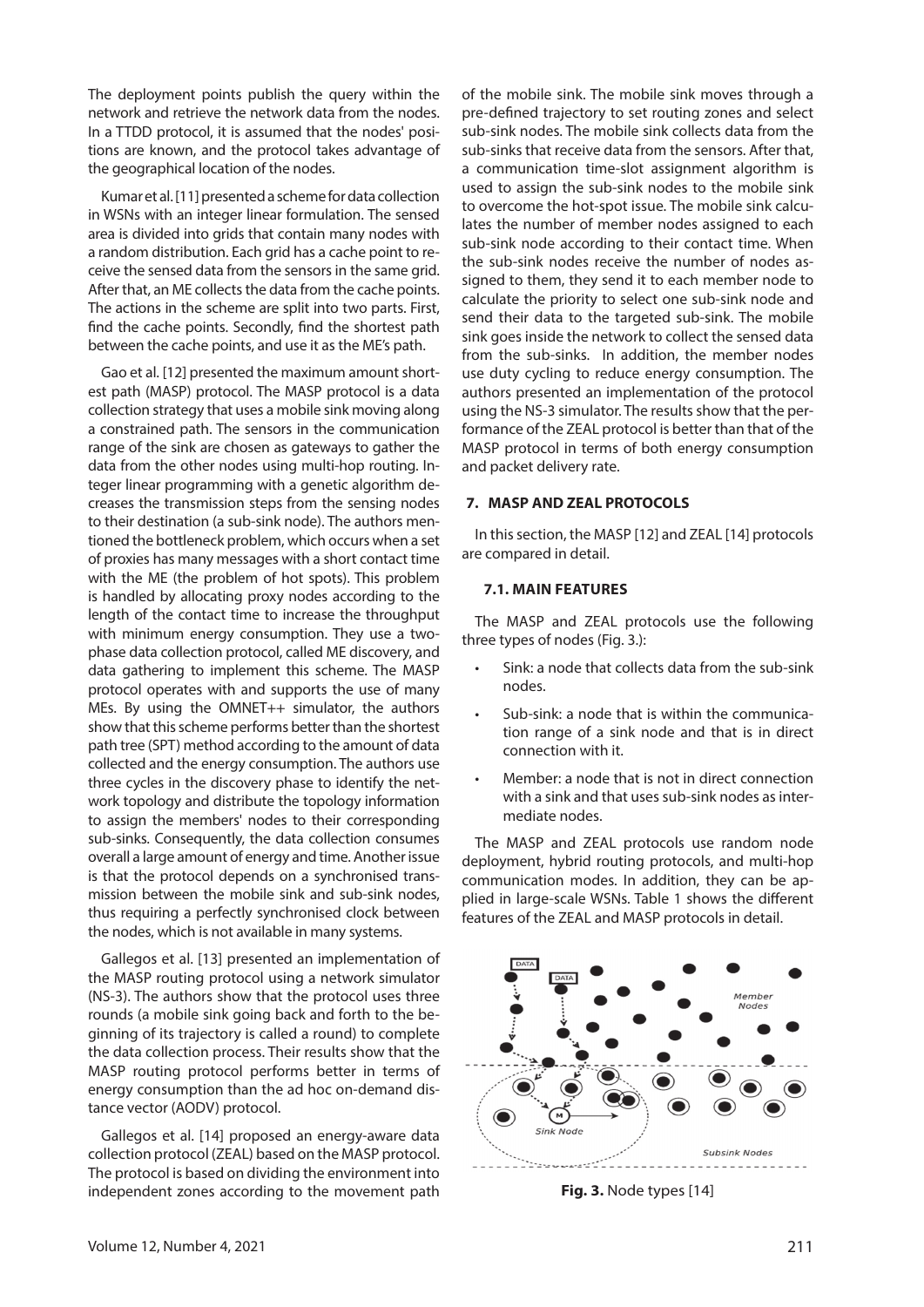| <b>Feature</b>                                            | <b>MASP</b>                                                                                                                                                        | <b>ZEAL</b>                                                                                                                                               |
|-----------------------------------------------------------|--------------------------------------------------------------------------------------------------------------------------------------------------------------------|-----------------------------------------------------------------------------------------------------------------------------------------------------------|
| Routing type                                              | Proactive                                                                                                                                                          | Hybrid                                                                                                                                                    |
| Number of cycles                                          | 3                                                                                                                                                                  | $\overline{2}$                                                                                                                                            |
| Number and names of rounds                                | $\overline{2}$<br>Discover, data collection                                                                                                                        | $\overline{2}$<br>Setup, data collection                                                                                                                  |
| First phase                                               | Assigning members to sub-sinks                                                                                                                                     | Creating independent zones, populating<br>routing, and assigning a sub-sink to each zone.                                                                 |
| Second phase                                              | Member nodes start collecting data from<br>the monitoring area to send the data to the<br>assigned sub-sink, and the sub-sink sends its<br>data to the mobile sink | Member nodes start collecting data from their<br>zone to send the data to the assigned sub-sink,<br>and the sub-sink sends its data to the mobile<br>sink |
| Method to assign sub-sinks                                | According to the length of the contact time                                                                                                                        | According to the number of zones                                                                                                                          |
| Methods to solve overlap in communication<br>contact time | Minimum, shared, or optimally shared<br>overlapping time                                                                                                           | Minimum, shared, or selective time assignment                                                                                                             |
| Method to assign member nodes to sub-sinks                | A centralised heuristic solution based on a<br>genetic algorithm                                                                                                   | Member requirements in terms of number of<br>hops                                                                                                         |
| Zone partitioning                                         | <b>No</b>                                                                                                                                                          | Yes, automatic                                                                                                                                            |
| Data collection mechanism                                 | Synchronised                                                                                                                                                       | Poll                                                                                                                                                      |
| Energy saving                                             | <b>No</b>                                                                                                                                                          | Yes                                                                                                                                                       |

## **Table 1.** Different features of the MASP and ZEAL protocols.

The main discussion point is how the time required for the data collection operations affects the overall data collection performance in terms of data delivery and energy consumption.

In [12,14], the authors use the terms cycle and round with the same meaning. A cycle is defined as the tour of a mobile sink from the start point of the path to the end and back to the start point again.

According to this definition of a cycle, the total data collection time  $(T_{co})$  is

$$
T_{col} = N \times C_{time} \tag{1}
$$

where N is the number of cycles and Ctime is the time for one cycle.

Gao et al. [12] presented the MASP protocol and proposed a data collection process that is completed within three cycles for ME discovery only, another cycle for the data collection process.

Gallegos et al. [13] presented an implementation of the MASP protocol using the NS-3 simulator and proposed that the data collection process can be achieved within three cycles.

Gallegos et al. [14] presented the ZEAL protocol. The data collection process can be achieved within two cycles (one cycle for setting up the network and another cycle for the data collection process). However, the authors use three cycles (one cycle for setting up the network and two cycles for data collection) in the simulation's implementation.

In the next section, the MASP and ZEAL protocols are implemented with a well-known simulator (NS-3) to show the effect of the time-saving method on data delivery and energy consumption.

#### **7.3. Implementations and evaluation of the results**

The MASP and ZEAL protocols are implemented in the NS-3 simulator, using randomly distributed nodes. The network area is assumed to be a rectangle (400 x 200 m). The mobile sink moves on a constrained path at the bottom of the rectangle. The initial energy of the nodes is 3000 J with a 52-m communication range. The speed of the mobile sink is 5 m/s. The data transmission rate from a sub-sink to a mobile sink is 20000 bps; the data transmission rate from a member node to a sub-sink is 8232 bps.

In this section, the data collection performance of the MASP protocol (with three cycles) and that of the ZEAL protocol (with two and three cycles) is compared in terms of

- Data delivery (Data Del): the percentage of the delivered data (the sink node) relative to the total number of nodes.
- Average of the remaining energy (Avg Re Eng): the percentage of the average remaining energy relative to the initial energy.

According to Eq. (1), the number of cycles affects the total data collection time. In the data collection process, the ZEAL protocol saves one movement cycle of the mobile sink, so the ZEAL protocol saves 33% of the total time needed for the data collection. This saving is highly relevant in many WSN applications, especially in emergency applications.

Figs. 4 and 5 show that the ZEAL protocol with two cycles is better in saving energy than the MASP and ZEAL protocols with three cycles. This saving occurs by reducing the time needed for data collection and the number of transmitted messages. Therefore, if the objective of a WSN application is saving energy, then it is better to use the ZEAL protocol with two cycles only.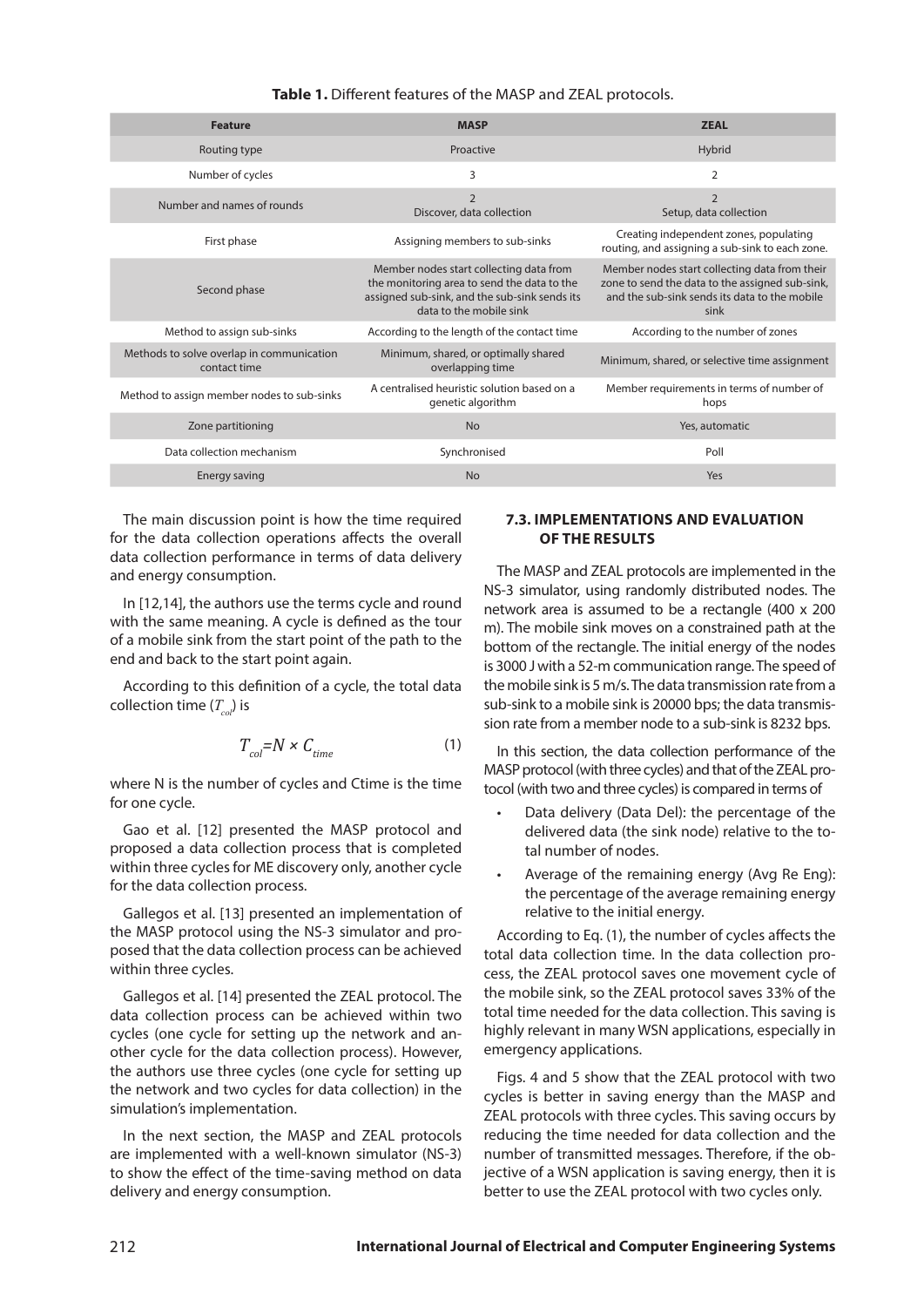In contrast, the MASP and ZEAL protocols with three cycles are better in data delivery than the ZEAL protocol with two cycles.

Figs. 4 and 5 show the trade-off between data delivery and the average reaming energy, indicating that maximising the data delivery implies more energy consumption. In contrast, increasing the time of data collection improves the data delivery.

Fig. 6 shows that the MASP protocol is better than the ZEAL protocol in data delivery with an increasing number of nodes. The results show that the MASP protocol is more suitable for large-scale networks.



 $\Box$  MASP (3 cy)  $\Box$  ZEAL (2 cy)  $\Box$  ZEAL (3 cy)

**Fig. 4.** MASP and ZEAL with 120 or 140 nodes



**Fig. 5.** MASP and ZEAL with 150 or 170 nodes



**Fig. 6.** MASP and ZEAL with 180 or 200 nodes

#### **8. CONCLUSION AND FUTURE WORK**

Using mobility in data collection improves the energy consumption and affects the network's lifetime. However, mobility causes new challenges, such as routing the mobile sink, contact discovery, data transfer, and motion control.

Recently, zone-based protocols have proved to be efficient in the data collection process while minimising energy consumption.

This study presented a detailed comparison between the MASP and ZEAL protocols, which will be helpful for researchers in selecting the most suitable protocol for a WSN application. The results indicated that the ZEAL protocol with two cycles saved 33% of the total time needed for the data collection in the MASP protocol, therefore, it is suitable for emergency applications.

However, if time is not critical, the MASP protocol with three cycles can be used to maximise the data delivery. In addition, the results showed that the MASP protocol is more suitable for large-scale networks.

Future work will be related to developing zone-based protocols using artificial intelligence features to improve the contact discovery and data transfer methods.

#### **9. REFERENCES**

- [1] I. F. Akyildiz, W. Su, Y. Sankarasubramaniam, E. Cayirci, "A Survey on Sensor Networks", IEEE Communications Magazine, Vol. 40, No. 8, 2002, pp. 102- 114.
- [2] K. Akkaya, M. Younis, "A Survey on Routing Protocols for Wireless Sensor Networks", Ad Hoc Networks, Vol. 3, No. 3, 2005, pp. 325-349.
- [3] R. R. Ema, A. Anik, N. Nahar, M. Rahman, K. Eti, T. Islam, "Simulation Based Performance Analysis of Proactive, Reactive and Hybrid Routing Protocols in Wireless Sensor Network", Proceedings of the 11<sup>th</sup> International Conference on Computing, Communication and Networking Technologies, Kharagpur, India, 1-3 July 2020, pp. 1-6.
- [4] J. Patole, J. Abraham, "Design of MAP-REDUCE and K-MEANS Based Network Clustering Protocol for Sensor Networks", Proceedings of the 3<sup>rd</sup> International Conference on Computing, Communication and Networking Technologies, Coimbatore, India, 26-28 July 2012, pp. 1-5.
- [5] A. Boukerche, "Algorithms and Protocols for Wireless Sensor Networks", 1<sup>st</sup> Edition, Wiley-IEEE Press, 2008.